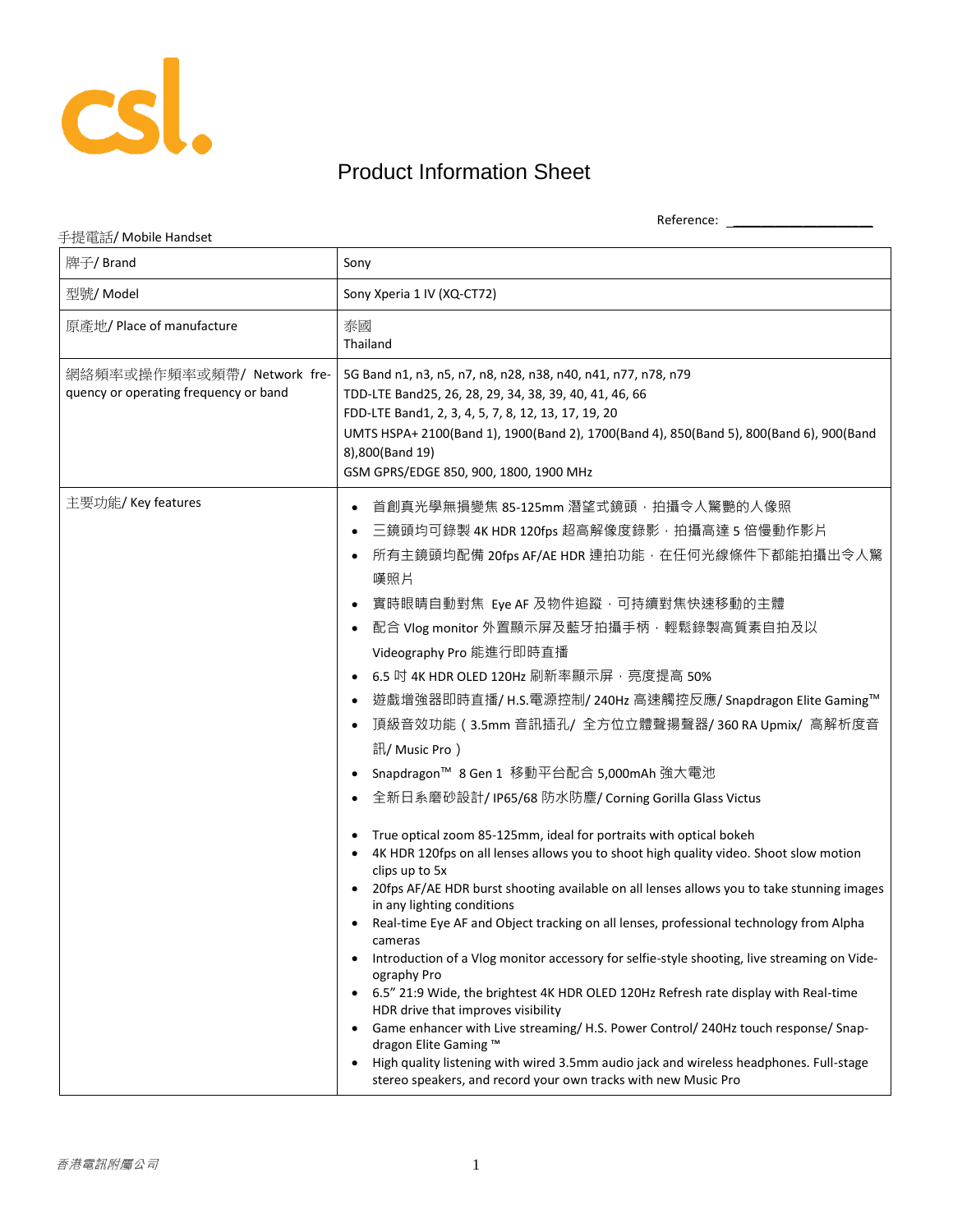

## Product Information Sheet

|                                                                                                                          |                              | Performance is exceptional, combining the latest Snapdragon ™ 8 Gen 1 Mobile Platform<br>$\bullet$<br>with a powerful, long-lasting 5,000mAh battery<br>New super flat, super matte design/ IP65/68/ Corning Gorilla Glass Victus front and back<br>$\bullet$ |
|--------------------------------------------------------------------------------------------------------------------------|------------------------------|---------------------------------------------------------------------------------------------------------------------------------------------------------------------------------------------------------------------------------------------------------------|
| 作業系統/ Operating system                                                                                                   |                              | Google™ Android™ 12 (S)                                                                                                                                                                                                                                       |
| 系統記憶體/Internal memory                                                                                                    |                              | RAM: 12GB; ROM: 256GB/512GB                                                                                                                                                                                                                                   |
| SIM card 種類/ SIM card                                                                                                    |                              | Dual Nano SIM (5G+4G)                                                                                                                                                                                                                                         |
| 支援記憶卡的種類及容量/<br>Type and storage capacity of<br>support memory card                                                      | 種類/Type                      | MicroSD™ 記憶卡<br>MicroSD <sup>™</sup> card                                                                                                                                                                                                                     |
|                                                                                                                          | 最大容量<br>/Maximum<br>capacity | 支援 SDXC 最高 1TB<br>SDXC supported up to 1TB                                                                                                                                                                                                                    |
| 螢幕/ Display                                                                                                              |                              | 6.5" 4K HDR 21:9 螢幕<br>6.5" 4K HDR 21:9 display                                                                                                                                                                                                               |
| 數據傳輸/網絡連接制式/<br>Data transfer/network connectivity protocol                                                              |                              | 5G/TD-LTE/ FD-LTE/ UMTS/ GSM/ GPRS/ HSPA/ Wi-Fi/ USB/ Bluetooth/ GPS/ NFC                                                                                                                                                                                     |
| 以像數列出的該相機鏡頭解像度<br>(如電話具備內置相機)/ Resolution of the<br>camera in terms of pixels (where the phone<br>has a built-in camera) |                              | 後置鏡頭/ Rear facing camera<br>12MP 16mm (F2.2)影像感測器 +12MP 24mm(F1.7)影像感測器+<br>12MP 85mm -125mm(F2.3 - 2.8) 影像感測器                                                                                                                                                |
|                                                                                                                          |                              | 12MP 16mm (F2.2) image sensor +12MP 24mm (F1.7) image sensor +<br>12MP 85mm - 125mm(F2.3 - 2.8) image sensor                                                                                                                                                  |
|                                                                                                                          |                              | 前置鏡頭/ Front facing camera<br>1,200 萬像素影像感測器<br>12MP image sensor                                                                                                                                                                                              |
| 配套/ Packaging List                                                                                                       |                              | 1x 手機 (連嵌入式電池)<br>1 x Transceiver (with embedded battery)                                                                                                                                                                                                     |
| 產品價格/Price                                                                                                               |                              | 請參照銷售備忘錄/發票<br>Per Sales Memo/Invoice                                                                                                                                                                                                                         |
| 附加費/ Additional Delivery Charge                                                                                          |                              | 指定地區/ 地址 (如離島) 有可能需付額外送貨附加費<br>Additional delivery charge may be added for specific area/ location (e.g. outlying island)                                                                                                                                     |
| 保修人身份/<br>Identity of repair service provider                                                                            |                              | Xperia Care 客戶服務中心<br>Xperia Care Customer Service Centre                                                                                                                                                                                                     |
| 保修地址/ Repair service address                                                                                             |                              | Xperia Care 客戶服務中心/ Xperia Care Customer Service Centre<br>地址: 香港銅鑼灣軒尼詩道 555 號東角中心(舊翼)16樓<br>Address: 16/F, East Point Centre (Old Wing), 555 Hennessy Road, Causeway Bay<br>服務時間: 星期一至日, 早上十一時至晚上八時<br>Opening Hours: 11:00 to 20:00, Monday to Sunday       |